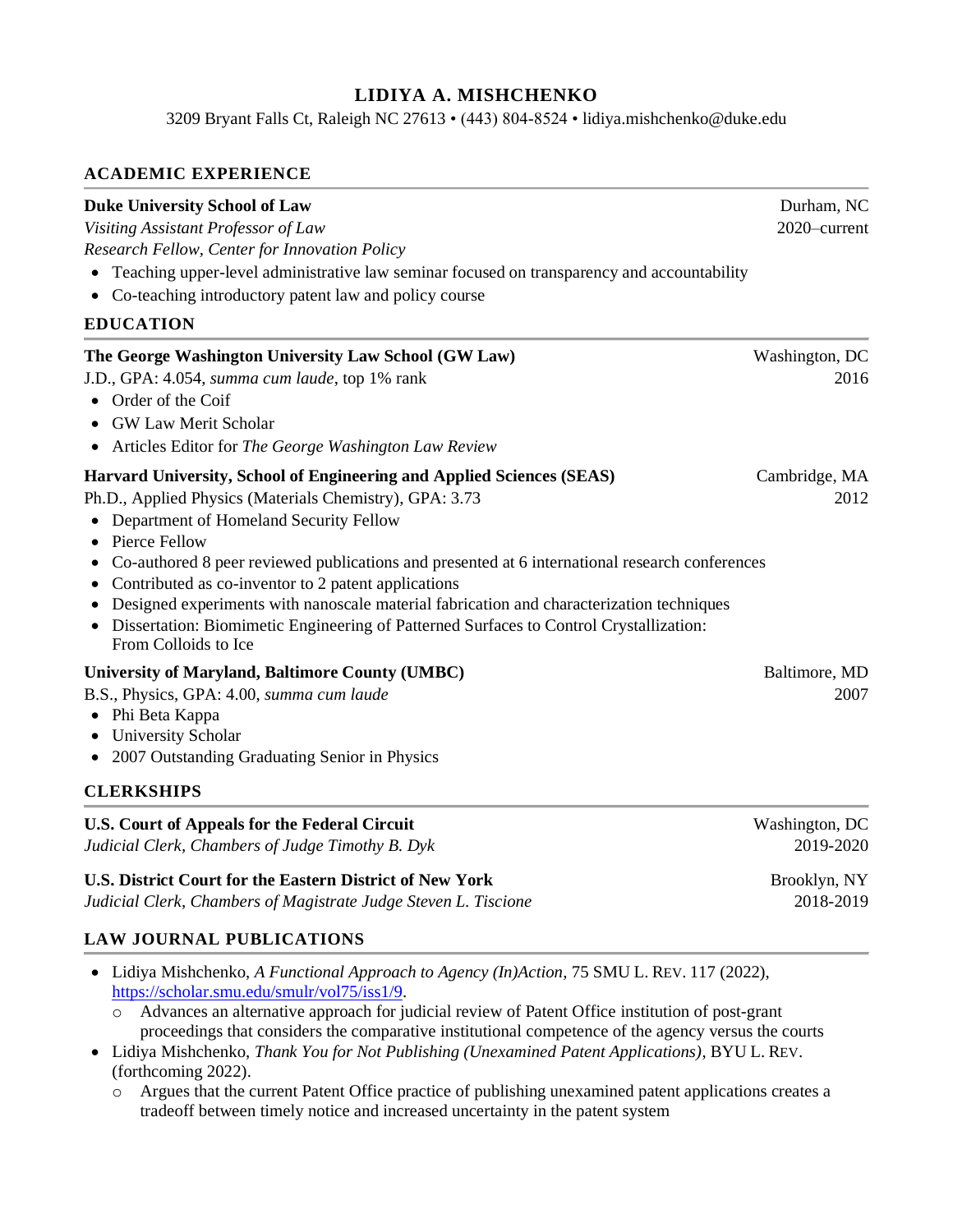- Lidiya Mishchenko, *The Internet of Things: Where Privacy and Copyright Collide*, 33 SANTA CLARA HIGH TECH. L.J. 90 (2016), [https://digitalcommons.law.scu.edu/chtlj/vol33/iss1/1/.](https://digitalcommons.law.scu.edu/chtlj/vol33/iss1/1/)
	- o Proposes an amendment to the Digital Millennium Copyright Act that would allow circumvention of technological protection measures on personal internet of things devices for privacy protection purposes
- Lidiya Mishchenko, Essay, *In Defense of Churches: Can the IRS Limit Tax Abuse by "Church" Impostors?*, 84 GEO. WASH. L. REV. 1361 (2016)[, https://www.gwlr.org/in-defense-of-churches-can-the-irs-limit-tax](https://www.gwlr.org/in-defense-of-churches-can-the-irs-limit-tax-abuse-by-church-impostors/)[abuse-by-church-impostors/.](https://www.gwlr.org/in-defense-of-churches-can-the-irs-limit-tax-abuse-by-church-impostors/)
	- o Proposes improvements to the Internal Revenue Service's tax filing requirements for church entities in order to narrow a tax avoidance loophole for fraudulent religious entities
- Lidiya Mishchenko, *Alice: Through the Formalist Looking-Glass*, 97 J. PAT. & TRADEMARK OFF. SOC'Y 214 (2015), [https://heinonline.org/HOL/LandingPage?handle=hein.journals/jpatos97&div=17&id=&page=.](https://heinonline.org/HOL/LandingPage?handle=hein.journals/jpatos97&div=17&id=&page=)
	- o Suggests an alternative, factor-based patent eligibility analysis and explains how congressional action can prompt the Supreme Court to change its current approach

## **ACADEMIC PRESENTATIONS**

- *AI Techniques to Analyze Written Description and Enablement Rejections*,Intellectual Property Scholars Conference (with Dean Alderucci) (August 12, 2021)
- *Thank you for Not Publishing*, Junior Scholars Weekly Workshop (January 28, 2021)
- *Thank you for Not Publishing*, Association of American Law Schools 2021 Annual Meeting, New Voices in IP, Virtual (January 6, 2021)
- *Clearing the Clutter: Patent Disclosure Overload*, Works-in-Progress Intellectual Property Colloquium, Santa Clara, CA (February 7, 2020)
- *Clearing the Patent Clutter: Reinventing Patent Disclosure*, The George Washington Law School Wednesday Lunch Series, Washington, DC (September 18, 2019)

## **PROFESSIONAL EXPERIENCE**

| Fish & Richardson P.C.<br>Redwood City, CA<br>Associate                                                                                                                                                                                                                                                                                  |                                |
|------------------------------------------------------------------------------------------------------------------------------------------------------------------------------------------------------------------------------------------------------------------------------------------------------------------------------------------|--------------------------------|
| • Drafted over 10 and prosecuted over 20 patent applications for Silicon Valley clients<br>• Prepared infringement and invalidity arguments for 2 potential patent litigation filings                                                                                                                                                    |                                |
| <b>Jones Day</b><br>Associate<br>• Researched and drafted a joint pretrial statement, a motion to transfer venue, 7 Daubert<br>motions, and a portion of a motion for summary judgment for a patent litigation matter<br>• Drafted research memos relating to pleading standards, scope of injunctions, and unfair<br>competition claims | San Francisco, CA<br>2016-2017 |
| <b>U.S. Court of Appeals for the Federal Circuit</b><br>Fall Extern, Chambers of Judge Kathleen M. O'Malley                                                                                                                                                                                                                              | Washington, DC<br>2015         |
| <b>International Trade Commission, Office of Unfair Import Investigations</b><br>Spring Intern/Law Clerk<br>• Assisted in creating patent infringement charts and drafting portions of substantive motions<br>for ongoing investigations                                                                                                 | Washington, DC<br>2015         |
| <b>WilmerHale</b><br>Technology Specialist, Patent Agent<br>• Drafted over 10 and prosecuted over 30 patent applications in U.S. and foreign jurisdictions<br>Interacted directly with 24 inventors from 4 universities and 6 alternative energy companies<br>$\bullet$                                                                  | Boston, MA<br>2012-2013        |